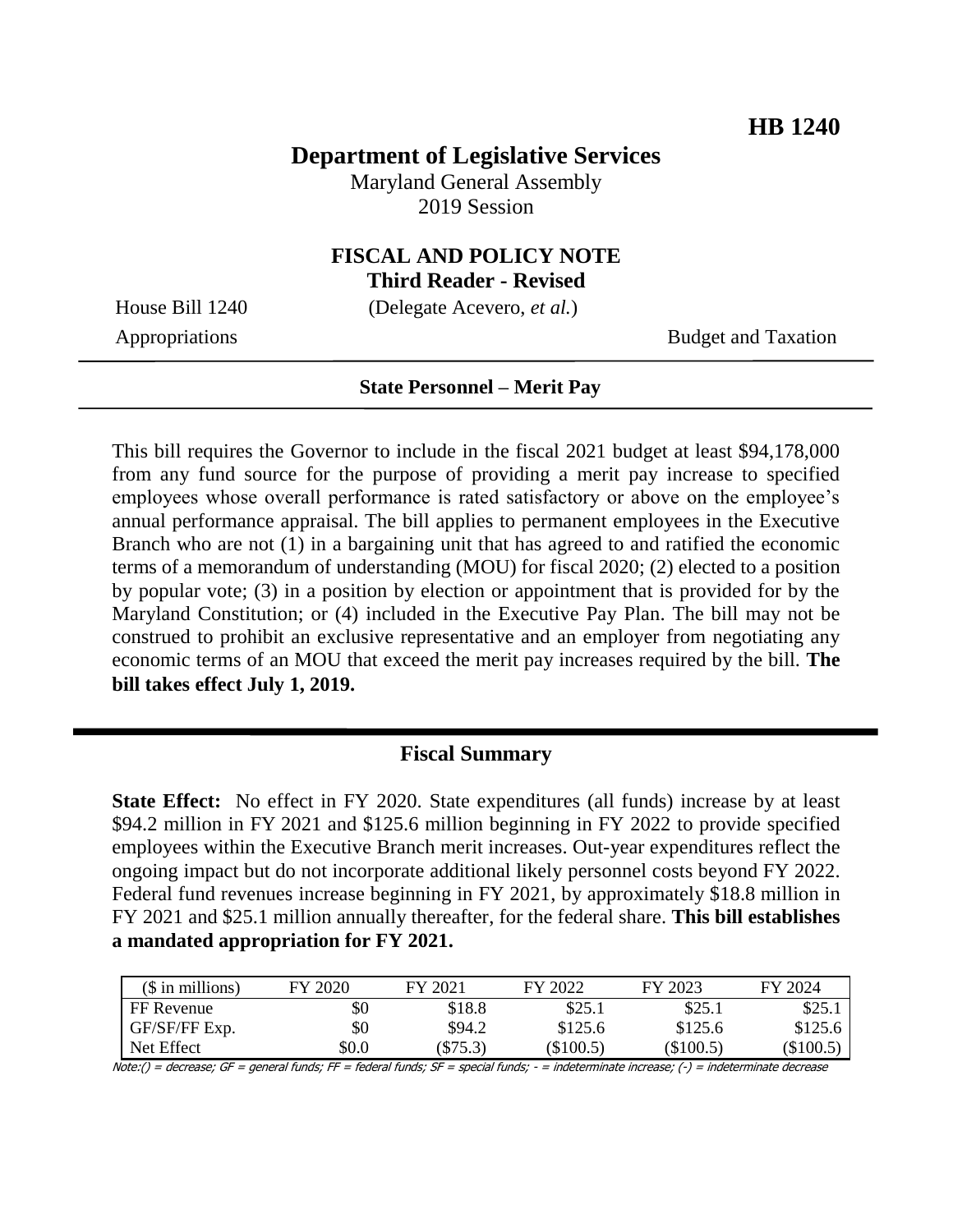**Local Effect:** None.

**Small Business Effect:** None.

## **Analysis**

**Current Law:** Within the State Personnel Management System (SPMS), there are two pay plans: the Standard Pay Plan and the Executive Pay Plan. The purpose of the pay plans is to provide employees in positions that involve comparable effort, knowledge, responsibilities, skills, and working conditions with comparable pay according to the relative value of services performed. The Standard Pay Plan includes all positions in SPMS and all other positions for which the Secretary of Budget and Management has authority to administer pay.

Pay rates in the Standard Pay Plan may be set by a series of pay grades and steps within each grade, fixed rates, or minimum and maximum amounts. When setting or amending a pay rate, the Secretary of Budget and Management must consider the prevailing pay rates for comparable services in private and public employment, experience, living costs, benefits, and the financial condition and policies of the State. A pay rate is subject to any limitations included in the State budget.

The Secretary of Budget and Management may increase pay rates for a specific class under the Standard Pay Plan with the approval of the Governor in order to recruit or retain competent personnel or to ensure that pay rates adequately compensate for the effort, knowledge, responsibility, skills, and working conditions of employees in that class. If an amendment to the pay plan affects a position in the Executive Branch that is listed in the budget bill, the amendment is contingent on the approval of the Board of Public Works. An amendment to the Standard Pay Plan may not take effect unless sufficient money is available in the budget to cover the resulting pay rates.

**Background:** The State generally struggles to be competitive in comparison to the private sector, federal government, and several local governments in regard to compensation. According to a national study conducted by CBIZ Human Capital Services in 2016 for the state of Missouri, Maryland ranked twenty-ninth in average State employee salary. As shown in **Exhibit 1**, State employees have received employee increments once (in fiscal 2017) and general salary increases twice (in fiscal 2019 and 2020) in the past five years.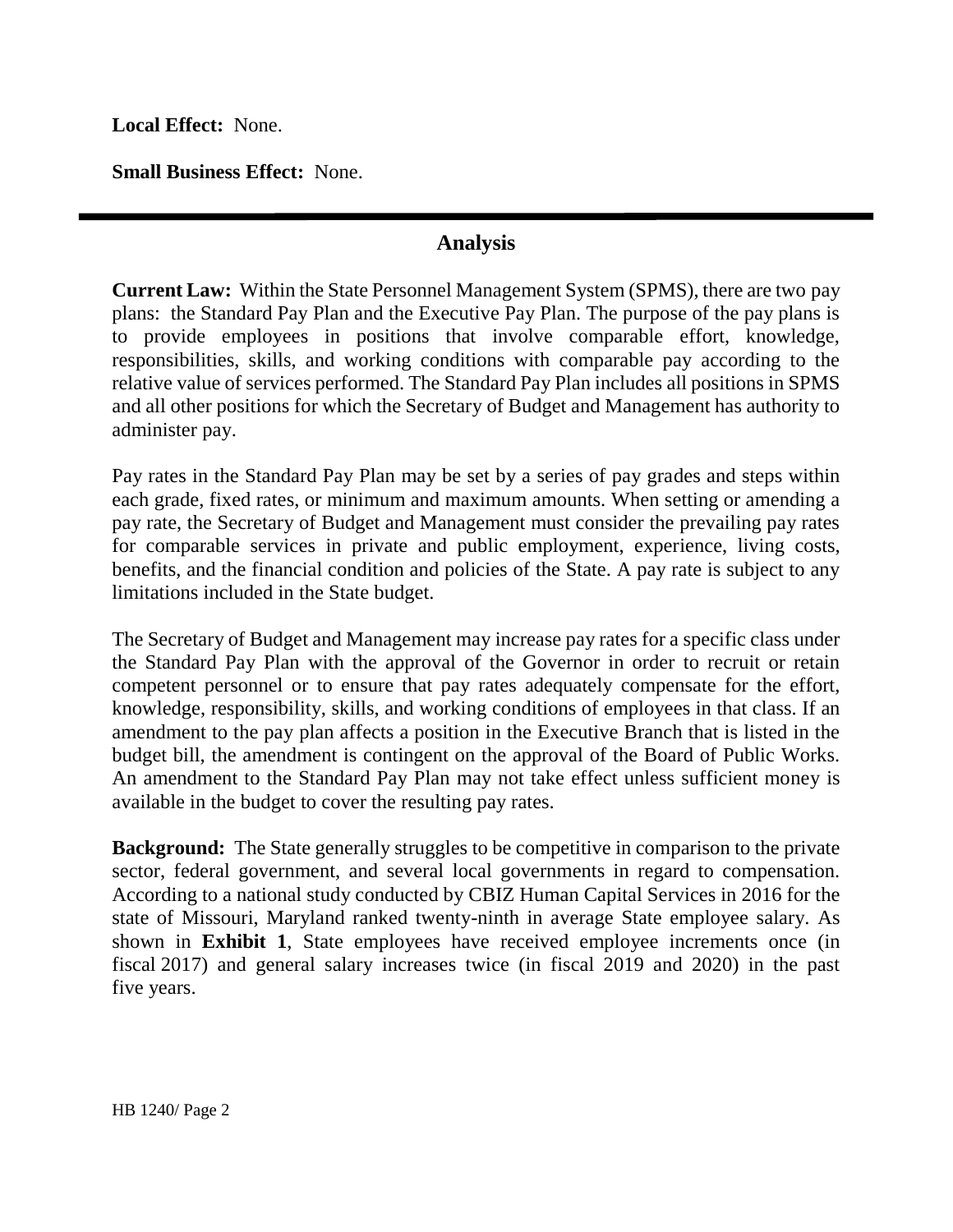| <b>Exhibit 1</b>                                   |  |
|----------------------------------------------------|--|
| <b>Permanent Employee Statewide Salary Actions</b> |  |
| <b>Fiscal 2003-2020</b>                            |  |

|                   | Date of                        |                                         |                   |
|-------------------|--------------------------------|-----------------------------------------|-------------------|
| <b>Year</b>       | <b>General Salary Increase</b> | <b>General Salary Increase</b>          | <b>Increments</b> |
| 2003              | July 1, 2002                   | None                                    | None              |
| 2004              | July 1, 2003                   | None                                    | None              |
| 2005              | July 1, 2004                   | \$752                                   | On time           |
| 2006              | July 1, 2005                   | 1.5%                                    | On time           |
| 2007              | July 1, 2006                   | 2% with \$900 floor and \$1,400 ceiling | On time           |
| 2008              | July 1, 2007                   | 2%                                      | On time           |
| 2009 <sup>1</sup> | July 1, 2008                   | 2%                                      | On time           |
| $2010^2$          | July 1, 2009                   | None                                    | None              |
| 2011 <sup>2</sup> | July 1, 2010                   | None                                    | None              |
| 2012              | July 1, 2011                   | \$750 one-time bonus                    | None              |
| 2013              | <b>January 1, 2013</b>         | 2%                                      | None              |
| 2014              | <b>January 1, 2014</b>         | 3%                                      | April 1, 2014     |
| 2015              | January 1, 2015                | 2%                                      | On time           |
| 2016              | July 1, 2015                   | None                                    | None              |
| 2017              | July 1, 2016                   | None                                    | On time           |
| 2018              | July 1, 2017                   | None                                    | None              |
| 2019 <sup>3</sup> | January 1, 2019; April 1, 2019 | 2.5% and \$500 bonus                    | None              |
| 2020              | July 1, 2019                   | 3%                                      | None              |

 $1$  2- to 5-day furlough.

<sup>2</sup> 3- to 10-day furlough.

<sup>3</sup> 2% general salary increase on January 1, 2019, and 0.5% and \$500 bonus on April 1, 2019.

Note: Does not include increases negotiated by State Law Enforcement Office Labor Alliance members.

Source: Department of Budget and Management

**State Revenues:** Federal fund revenues increase by approximately \$18.8 million in fiscal 2021 and \$25.1 million annually thereafter to offset the increase in federal fund expenditures for step increases for specified Executive Branch employees.

**State Expenditures:** As required by the bill's mandated appropriation, State expenditures increase by at least \$94,178,000 in fiscal 2021 to provide merit increases to specified Executive Branch employees, which includes corresponding fringe benefits. This analysis assumes some employees receive merit increases in July, while others receive merit

HB 1240/ Page 3